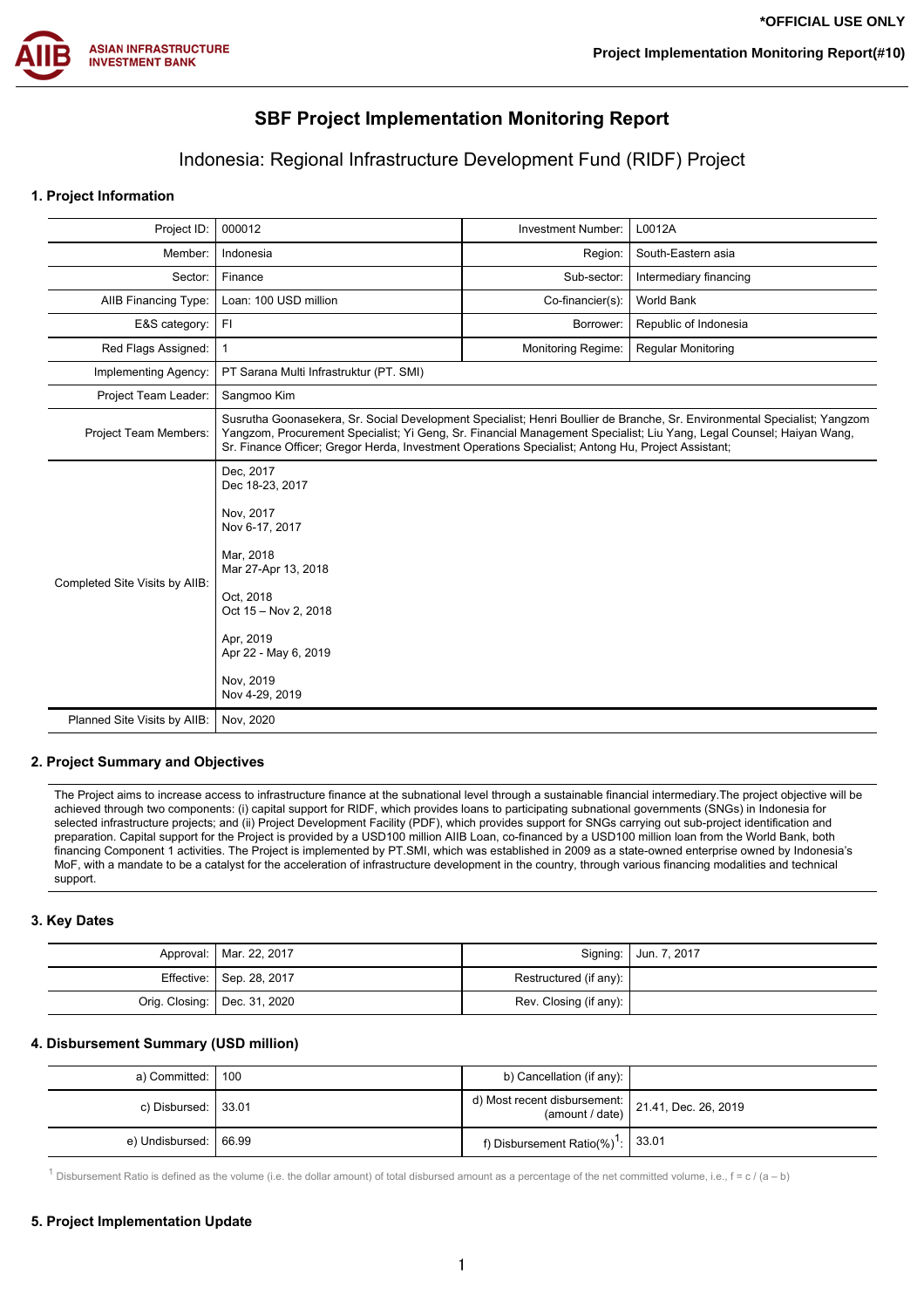

The project has made steady but slower than expected progress towards achieving its project objective. As of Jul.3, 2020, USD33.01 million (33.01%) has been disbursed. While project implementation, due mainly to sub-project readiness at the local level, lags behind the originally envisioned schedule, disbursement will catch up with its original projection from late 2020 depending on the COVID-19 situation. The COVID-19 Pandemic has had an impact on both fiscal and physical capacities of the SNGs, including for project implementation. The current RIDF portfolio includes seven sub-projects in five-national governments worth IDR883.62 billion (USD63.11 million) including: North Sulawesi (general hospital and eye hospital), Central Lombok (public market), South Halmahera (roads and public market), Banjarbaru (public market), and Tapin (hospital). Construction has been completed for the public market in Central Lombok and roads in South Halmahera; near completion for the public market in South Halmahera; underway for both hospital projects in North Sulawesi and the public market in Banjarbaru; and under procurement preparation for Tapin. In addition, there are currently eleven sub-projects worth around IDR2,693.1 billion (USD178.3 million) in the RIDF pipeline.

| <b>Components</b>                                                                                                                                                     | <b>Physical Progress</b>                                               | <b>Environmental &amp;</b><br><b>Social</b><br>Compliance  | <b>Procurement</b>                                                                                     |  |
|-----------------------------------------------------------------------------------------------------------------------------------------------------------------------|------------------------------------------------------------------------|------------------------------------------------------------|--------------------------------------------------------------------------------------------------------|--|
| Component 1: Capital Support for RIDF (USD100 M)                                                                                                                      | 2 sub-project(completed)<br>and 5 sub-projects<br>(under construction) | Extensive<br>capacity-building<br>provided at SNG<br>level | Procurement process of 7 civil work<br>packages completed.                                             |  |
| Component 2: RIDF Project Development Facility (PDF)* (USD3<br>million financed by the Swiss State Secretariat for Economic<br>Affairs (SECO) through the World Bank. | 28 sub-projects prepared<br>with PDF support                           | n/a                                                        | 7 consulting services and individual<br>consultants for FS, DEDs and ESIAs<br>awarded to support SNGs. |  |

#### Financial Management:

Overall FM performance rating is assessed as Satisfactory and the FM risk is Moderate. The loan has been used to finance 6 packages sub-projects in 4 SNGs. Also, sufficient budget has been allocated by counterpart for year 2020 project implementation. Required IFR is submitted slight delay but with good quality.

### **6. Status of the Grievance Redress Mechanism (GRM)**

PT SMI has established a GRM accessible from RIDF's webpage (https://www.ptsmi.co.id/contact-us/), with the corresponding standard operating procedure and resources allocation. No complaint has reportedly been received by PT. SMI until end-2019. The GRM observed at the sub-project visited by AIIB during the supervision mission in Q2 2019 in Central Lombok (Market) had established a GRM and engaged with Project-Affected People on its use. In general, GRMs are established at the sub-projects level.

## **7. Results Monitoring**

n/a

#### Baseline Year: Jan. 1, 2016 End Target Year: Jan. 1, 2021

| Project Objective Indicators                                            | Year         | Target                            | Actual | Others, if any |
|-------------------------------------------------------------------------|--------------|-----------------------------------|--------|----------------|
| Indicator 1:Number of sub-national<br>governments receiving RIDF loans. | Jan. 1, 2016 | 0                                 | 0      |                |
| Indicator 1:Number of sub-national<br>governments receiving RIDF loans. | Jan. 1, 2017 | 5                                 | 0      |                |
| Indicator 1:Number of sub-national<br>governments receiving RIDF loans. | Jan. 1, 2018 | 11                                | 4      |                |
| Indicator 1:Number of sub-national<br>governments receiving RIDF loans. | Jan. 1, 2019 | 25                                | 5      |                |
| Indicator 1:Number of sub-national<br>governments receiving RIDF loans. | Jan. 1, 2020 | 25                                | 5      |                |
| Indicator 2: Average loan size approved by<br>RIDF (IDR bn)             | Jan. 1, 2016 | 0                                 | 0      |                |
| Indicator 2: Average loan size approved by<br>RIDF (IDR bn)             | Jan. 1, 2017 | equal to or<br>larger than<br>100 | ۰      |                |
| Indicator 2: Average loan size approved by<br>RIDF (IDR bn)             | Jan. 1, 2018 | equal to or<br>larger than<br>120 | 118    |                |
| Indicator 2: Average loan size approved by<br>RIDF (IDR bn)             | Jan. 1, 2019 | equal to or<br>larger than        | 126    |                |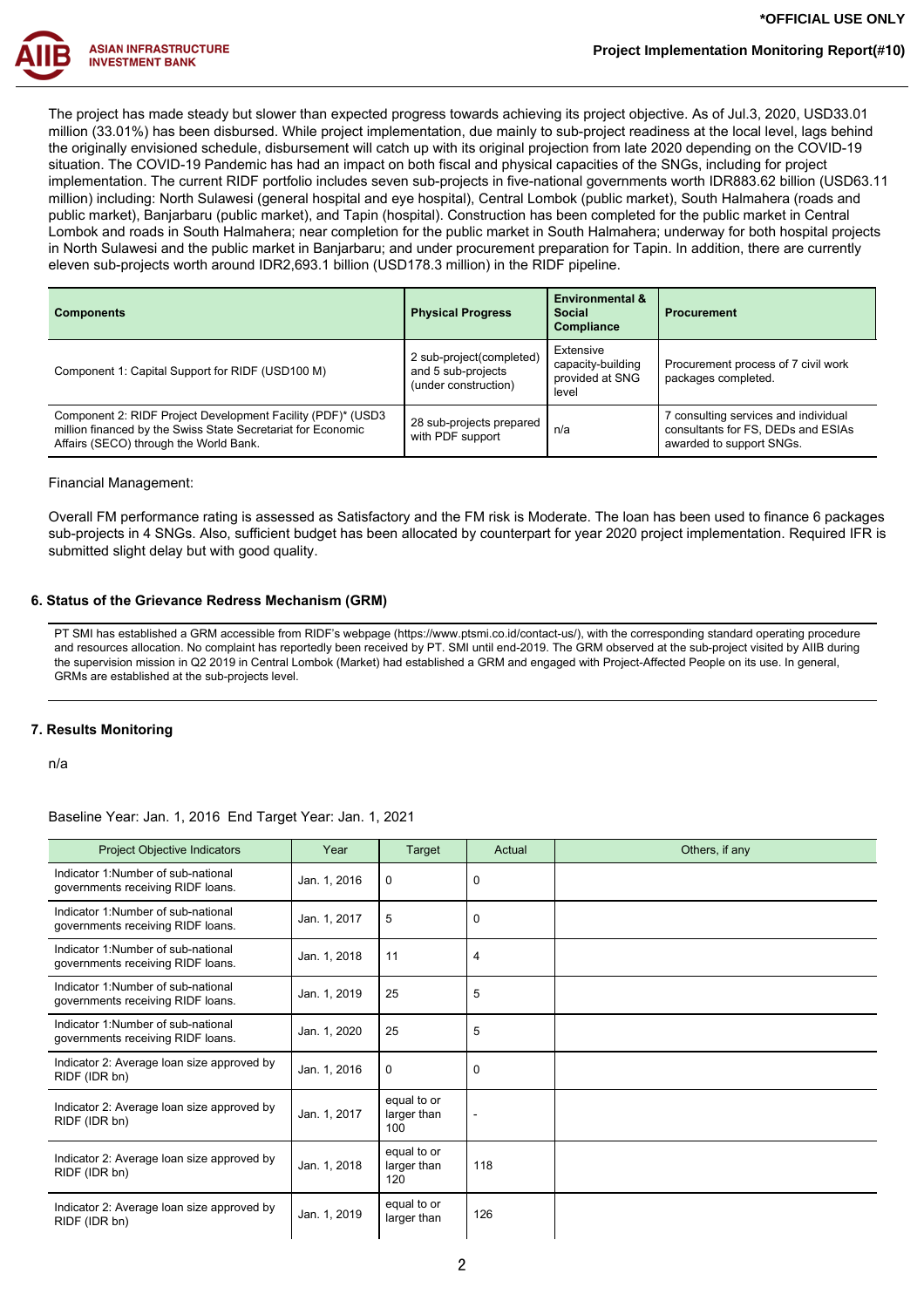

**Project Implementation Monitoring Report(#10)**

|                                                                                        |              | 150                               |             |  |
|----------------------------------------------------------------------------------------|--------------|-----------------------------------|-------------|--|
| Indicator 2: Average loan size approved by<br>RIDF (IDR bn)                            | Jan. 1, 2020 | equal to or<br>larger than<br>150 | 126         |  |
| Indicator 3: Average tenor of loans approved<br>by RIDF (years)                        | Jan. 1, 2016 | 0                                 | $\mathbf 0$ |  |
| Indicator 3: Average tenor of loans approved<br>by RIDF (years)                        | Jan. 1, 2017 | 5                                 |             |  |
| Indicator 3: Average tenor of loans approved<br>by RIDF (years)                        | Jan. 1, 2018 | 6.5                               | 5.0         |  |
| Indicator 3: Average tenor of loans approved<br>by RIDF (years)                        | Jan. 1, 2019 | 8.0                               | 4.9         |  |
| Indicator 3: Average tenor of loans approved<br>by RIDF (years)                        | Jan. 1, 2020 | 8.0                               | 4.9         |  |
| Indicator 4: Return on RIDF assets                                                     | Jan. 1, 2016 | 0                                 | 0           |  |
| Indicator 4: Return on RIDF assets                                                     | Jan. 1, 2017 | equal to or<br>larger than<br>1%  |             |  |
| Indicator 4: Return on RIDF assets                                                     | Jan. 1, 2018 | equal to or<br>larger than<br>1%  | $\mathbf 0$ |  |
| Indicator 4: Return on RIDF assets                                                     | Jan. 1, 2019 | equal to or<br>larger than<br>1%  | 0           |  |
| Indicator 4: Return on RIDF assets                                                     | Jan. 1, 2020 | equal to or<br>larger than<br>1%  | 0           |  |
| Indicator 5: Non-performing loans                                                      | Jan. 1, 2016 | 0                                 | $\mathbf 0$ |  |
| Indicator 5: Non-performing loans                                                      | Jan. 1, 2017 | less than 5%                      |             |  |
| Indicator 5: Non-performing loans                                                      | Jan. 1, 2018 | less than 5%                      | $\mathbf 0$ |  |
| Indicator 5: Non-performing loans                                                      | Jan. 1, 2019 | less than 5%                      | 0           |  |
| Indicator 5: Non-performing loans                                                      | Jan. 1, 2020 | less than 5%                      | 0           |  |
| Indicator 6: Proportion of the total loan<br>portfolio concentrated in a single sector | Jan. 1, 2016 | 0                                 | $\mathbf 0$ |  |
| Indicator 6: Proportion of the total loan<br>portfolio concentrated in a single sector | Jan. 1, 2017 | equal to or<br>less than 50%      |             |  |
| Indicator 6: Proportion of the total loan<br>portfolio concentrated in a single sector | Jan. 1, 2018 | equal to or<br>less than 45%      | 61          |  |
| Indicator 6: Proportion of the total loan<br>portfolio concentrated in a single sector | Jan. 1, 2019 | equal to or<br>less than 40%      | 43          |  |
| Indicator 6: Proportion of the total loan<br>portfolio concentrated in a single sector | Jan. 1, 2020 | equal to or<br>less than 40%      | 43          |  |

| Intermediate Result Indicators                          | Year         | Target                       | Actual      | Others, if any |
|---------------------------------------------------------|--------------|------------------------------|-------------|----------------|
| Indicator 1: Amount of capital raised (USD)<br>million) | Jan. 1, 2016 | 0                            | $\mathbf 0$ |                |
| Indicator 1: Amount of capital raised (USD)<br>million) | Jan. 1, 2017 | 100                          | $\mathbf 0$ |                |
| Indicator 1: Amount of capital raised (USD)<br>million) | Jan. 1, 2018 | 200                          | 39.2        |                |
| Indicator 1: Amount of capital raised (USD)<br>million) | Jan. 1, 2019 | 400                          | 52.5        |                |
| Indicator 1: Amount of capital raised (USD)<br>million) | Jan. 1, 2020 | 400                          | 52.5        |                |
| Indicator 2: Number of sub-project loans<br>appraised   | Jan. 1, 2016 | 0                            | $\mathbf 0$ |                |
| Indicator 2: Number of sub-project loans<br>appraised   | Jan. 1, 2017 | equal to or<br>larger than 5 | $\mathbf 0$ |                |
| Indicator 2: Number of sub-project loans                | Jan. 1, 2018 | equal to or                  | 8           |                |